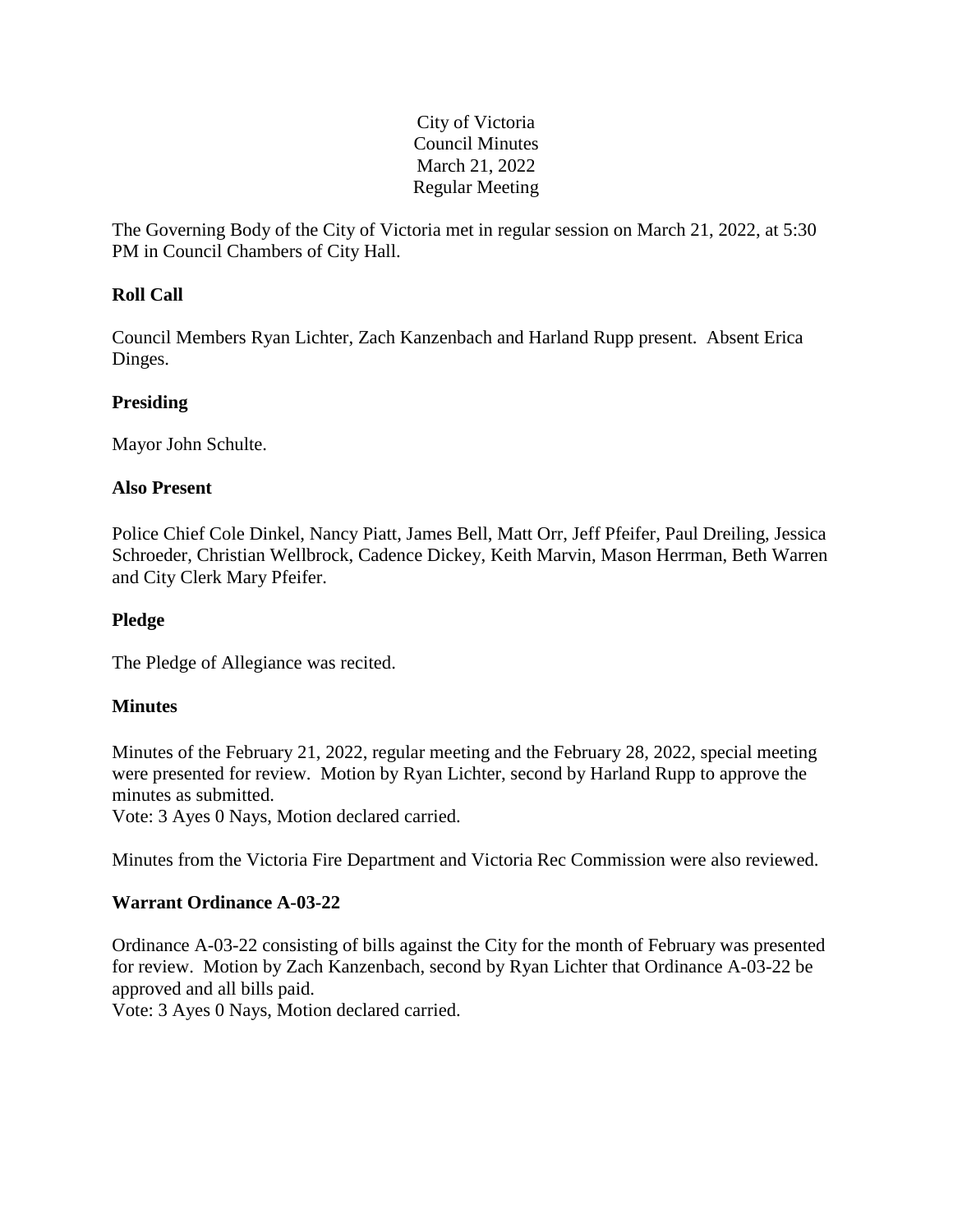### **Agenda**

Motion by Ryan Lichter second by Zach Kanzenbach to approve the agenda with modifications of change the order of the agenda and change order with pay estimate for the Cathedral Street Project.

Vote: 3 Ayes 0 Nays, Motion declared carried.

### **Appointment**

With the resignation of Councilmember Dustin Schumacher, Mayor John Schulte offered the name of Matt Orr for appointment to fulfill the remaining term of Schumacher. Motion by John Schulte, second by Ryan Lichter to appoint Matt Orr to fulfill the remaining term of Dustin Schumacher.

Vote: 4 Ayes 0 Nays, Motion declared carried.

Orr was sworn in as Councilmember by City Clerk Mary Pfeifer.

### **Gilmore Bell**

Beth Warren from Ranson Financial reviewed the bond sale needed for the Cathedral Street Project. Motion to approve the Resolution C-308 Authorizing Street Improvements In The City And Providing For The Payment Of The Costs by Harland Rupp, second by Zach Kanzenbach. Vote: 4 Ayes 0 Nays, Motion declared carried.

#### **Resolution C-309**

Motion to approve Resolution C-309 Offering For Sale Of General Obligation Bonds by Harland Rupp, second by Zach Kanzenbach. Vote: 4 Ayes 0 Nays, Motion declared carried.

#### **Marvin Planning**

Keith Marvin with Marvin Planning reviewed the comprehensive plan and updated zoning regulations. Motion by Ryan Lichter, second by Zach Kanzenbach to approve the comprehensive plan.

Vote: 4 Ayes 0 Nays, Motion declared carried.

Motion by Zach Kanzenbach, second by Ryan Lichter to approve the revised zoning regulations. Vote: 4 Ayes 0 Nays, Motion declared carried.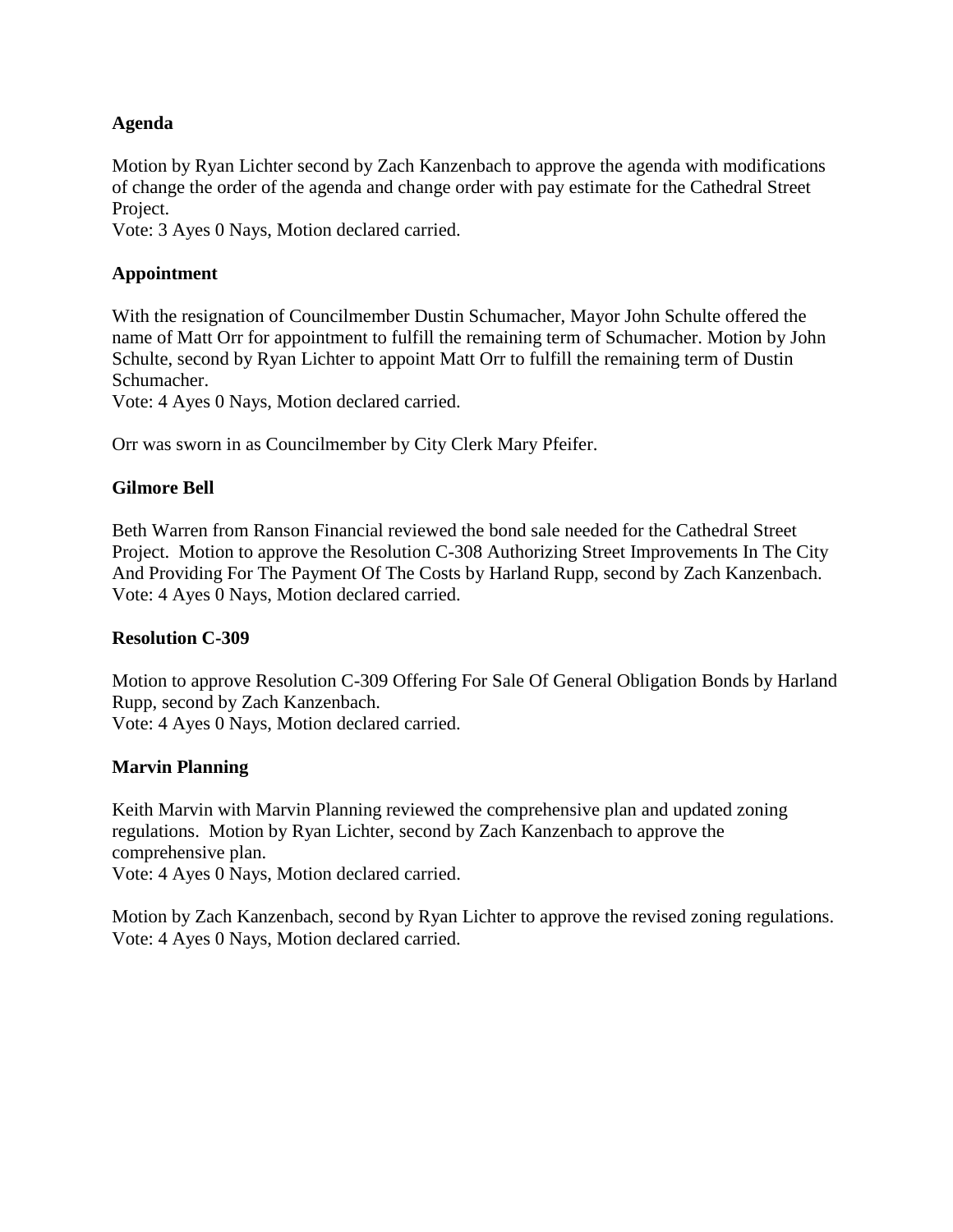### **Welcome Signs**

A high school civics class presented its plan for welcome signs. Funding was discussed. They will hold a breakfast for a fundraiser and are applying for a grant. They requested monetary help from the city. Motion to provide up to \$2,500.00 for the new welcome signs by Harland Rupp, second by Zach Kanzenbach.

Vote: 4 Ayes 0 Nays, Motion declared carried.

# **Public Hearing**

Motion to open the public hearing for the revisions to Floodplain Regulations in Ordinance B-573 by Ryan Lichter, second by Matt Orr. Vote: 4 Ayes 0 Nays, Motion declared carried.

### **Close Public Hearing**

With no comments from the public, Motion to close the public hearing for the revisions to Floodplain Regulations in Ordinance B-573 by Ryan Lichter, second by Zach Kanzenbach. Vote: 4 Ayes 0 Nays, Motion declared carried.

### **Police Department Report**

Police Chief Cole Dinkel gave his department report. The cost for the new department vests is \$1300.00 each. Chief Dinkel will check on prices of the vest for part-time help. Motion to approve the purchase of 3 vests by Ryan Lichter, second by Harland Rupp. Vote: 4 Ayes 0 Nays, Motion declared carried.

## **Ordinance B-573**

Motion to approve Floodplain Management Ordinance No. B-573 by Zach Kanzenbach, second by Ryan Lichter. Vote: 4 Ayes 0 Nays, Motion declared carried.

#### **City Superintendent Report**

City Superintendent Brad Schmidtberger was unable to attend the meeting. Mayor John Schulte gave his department report. Cathedral Street Project is moving forward. The concrete should start flowing and more of the street will be torn out.

## **Curb Painting**

Councilmember Ryan Lichter would like to see the corner at 10th and Elm on the east side of the street get painted for no parking. There is a problem with people parking too close to the corner with the back end of the car almost sticking out on 10th Street. Lichter feels this is a safety issue.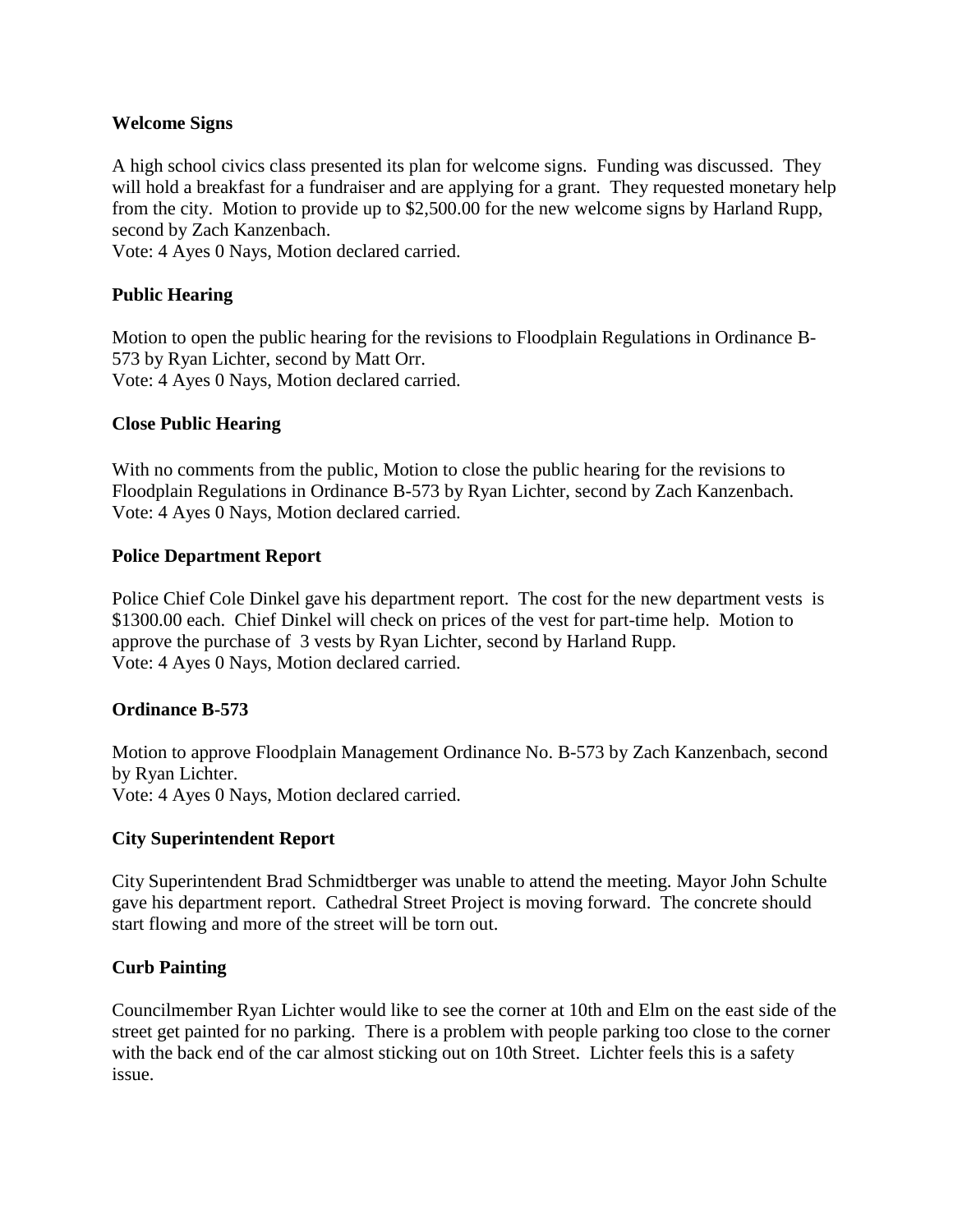#### **Water Bill Leak Adjustment**

A request for a water bill adjustment for a leak was submitted by Keith Linenberger. The request amount was \$342.30. Motion to approve the water leak adjustment for \$342.50 requested by Keith Linenberger by Harland Rupp, second by Zach Kanzenbach. Vote: 4 Ayes 0 Nays, Motion declared carried.

### **Greenway Trail Update**

Jeff Pfeifer let Council know the concepts have been sent in for the Greenway Trail and should find out the results in May.

#### **Records Retention Policy**

A records retention policy was submitted for approval by City Clerk Mary Pfeifer. Motion to approve the records retention policy by Matt Orr, second by Ryan Lichter. Vote: 4 Ayes 0 Nays, Motion declared carried.

#### **Change Order**

A change order request from Vogts Parga in the amount of \$53,056.00 to add curb and gutter for the entire street was submitted for Council approval. Motion to approve the change order request in the amount of \$53,056.00 by Matt Orr, second by Harland Rupp. Vote: 4 Ayes 0 Nays, Motion declared carried.

#### **Sealed Bids**

Council will advertise for sealed bids for the 2008 Ford F-250. It does not have a bed, but will include the bed that was removed from the 2014 Ford pickup. Sealed bids will need to be turned in by April 14, 2022, by 5:00 PM.

#### **Donation**

Consensus of the Council was to donate \$100.00 to VIP for Project Prom.

#### **Flower Pots**

The City will again allow residents to take care of the flower pots along Main Street. They can spend \$25.00 per pot.

#### **St. Fidelis CMB**

A cereal malt beverage application was submitted by Jan Brungardt/St. Fidelis for Council approval. Motion to approve the cereal malt beverage application submitted by Jan Brungardt/St. Fidelis by Ryan Lichter, second by Zach Kanzenbach. Vote: 3 Ayes 0 Nays 1 Abstain